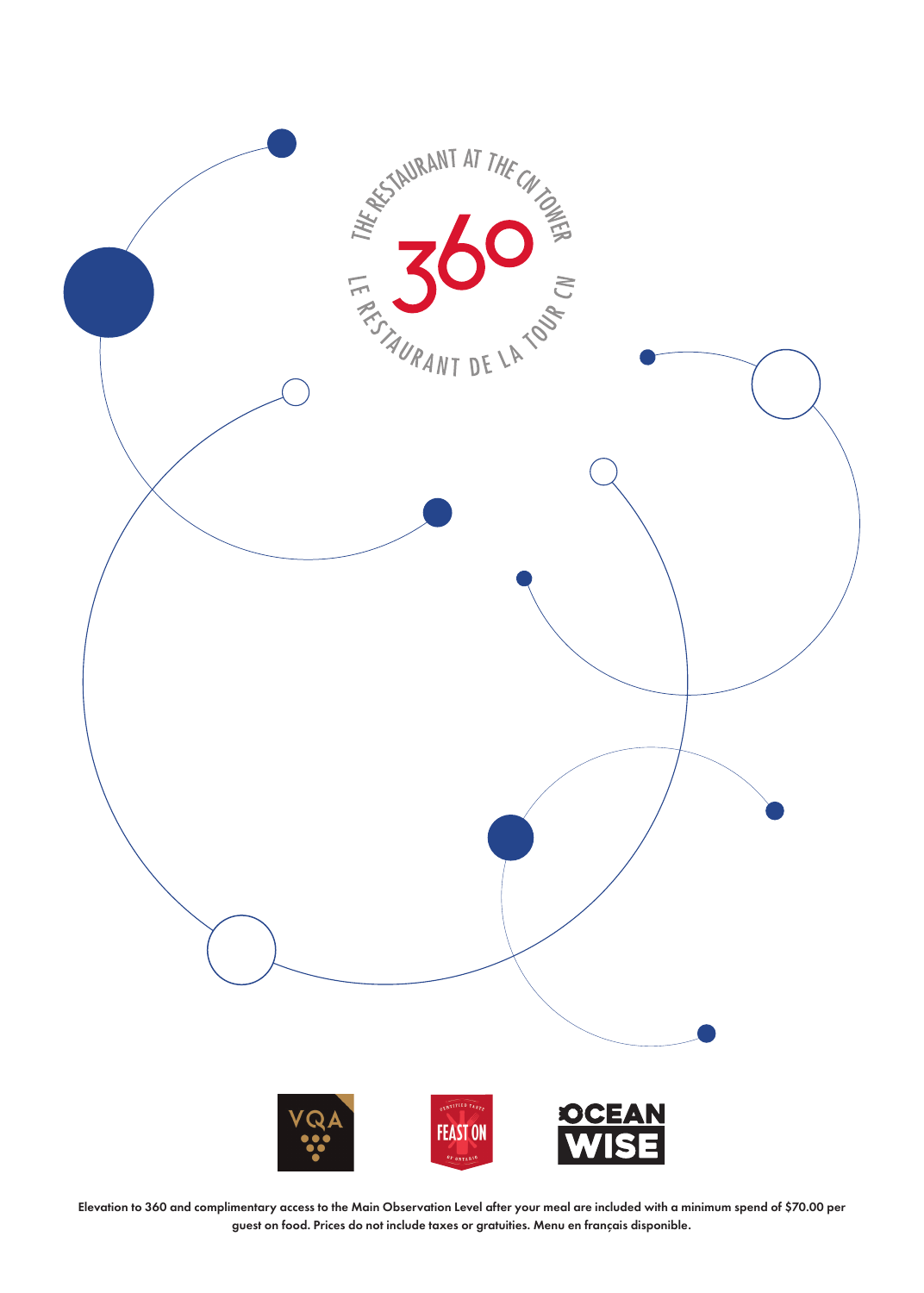# COCKTAILS & BUBBLES

| CHAMPAGNE & SPARKLING                                                                         | 502 | R <sub>t</sub> |
|-----------------------------------------------------------------------------------------------|-----|----------------|
| 360 reserve Blanc de Blancs,<br>Angels Gate Winery, Brut, 2015, Niagara<br>Peninsula, Ontario | 17  | 75             |
| Pixie, Rosé, Rosehall Run Vineyards,<br>Prince Edward County, Ontario                         | 18  | 80             |
| Champagne, Perrier-Jouët Grand Brut,<br>Reserve, France                                       | 36  | 180            |
| Champagne, Moët & Chandon Brut<br>Rosé, Reserve, France                                       | 46  | 230            |

### **COCKTAILS**

| Peachy Keen<br>Dillon's 'Elevation' vodka, peach schnapps,<br>360 sparkling wine, Aperol      | 18 |
|-----------------------------------------------------------------------------------------------|----|
| The Sea Plane<br>Jim Beam bourbon, Aperol, Amaro Nonino,<br>lemon juice                       | 18 |
| Apple of My Eye<br>Dillon's 'Elevation' gin, sour apple syrup,<br>'D'Ont Poke the Bear' cider | 18 |
| Rosé Margarita<br>Tequila, sparkling rosé, triple sec,<br>lime juice                          | 20 |
| <b>The Vesper</b><br>Dillon's 'Elevation' gin and vodka,<br><b>Lillet Blanc</b>               | 20 |
| <b>MINERAL WATER</b><br>Still and sparkling 750 ml bottles                                    | 8  |
| ZERO PROOF TREATS                                                                             |    |

Without Sin Fleurie amber "rum," grapefruit juice,

orange pekoe tea syrup, orange bitters Garden Party Seedlip Garden 108, Canoe Lake blend

tea syrup, lime

# SHARE

**14** 

**14** 

Handcrafted 360 Charcuterie Board House-cured meat, pâté, rillettes, cluster bread

#### East Coast Oysters

Served with house-fermented hot sauce, mignonette, lemon

# PRIX FIXE MENU

### / / **2 COURSE 75 3 COURSE 90**

**6**

Thuet Artisanal Breads (serves 2) Whipped butter, infused oil

#### Duck Wings

Black garlic and mustard seed maple, porcini dust, crispy chillies, ginger

PEI Mussels Saffron, tomato, sourdough

Onion Consommé Bone broth, Niagara Gold cheese, brioche

Heirloom Tomato Salad <u>V</u> Verjus and peach vinaigrette, pickled wild mushrooms, little red gem lettuce

Wedge Salad **<u>VG</u>** Iceberg lettuce, Bleu Bénédictin cheese, cucumber, heirloom tomato, duck egg, 360 ranch

### **MAINS (CHOICE OF)**

Saffron and Lemongrass Risotto  $\vee$ Coconut cream, grilled radicchio, wild orange oil, mustard greens, apple

Chilled Glass Noodle and Charred Cauliflower V Chickpea, kimchi, beans, sesame seed, pickled wild mushrooms

Kuterra Salmon Simmered bistro beans, sautéed kale, tarragon beurre vert

Spice-rubbed Chicken Supreme <u>I<sup>н</sup></u> Ancient grains, braised leeks, poached cherry jus

Frenched Bone-in Pork Chop Hominy grits, Romanesco, partridgeberry and mustard seed gastrique

Flat Iron Steak

Tomato confit-infused potato purée, red wine-braised cabbage, natural jus **\$10 supplement** 

#### Roast Prime Rib of Beef

Aged 45 days, 10oz-cut, natural jus, mashed potatoes, grilled asparagus **\$15 supplement** 

### **DESSERTS (CHOICE OF)**

Chocolate Opera Espresso mousse, brown butter sponge, caramel

Berry and Basil Meringue Red currant, blackberry posset, strawberry crisp, freeze-dried raspberries

Coconut Crème Brûlée V Peach, almond cookie

Baked Brigid's Brie Croissant crust, pecans, maple sugar brulée, pear gastrique

Ice Cream and Macarons Pistachio, raspberry, orange, dark chocolate paint

**33** 

**(half dozen) 24 (dozen) 45**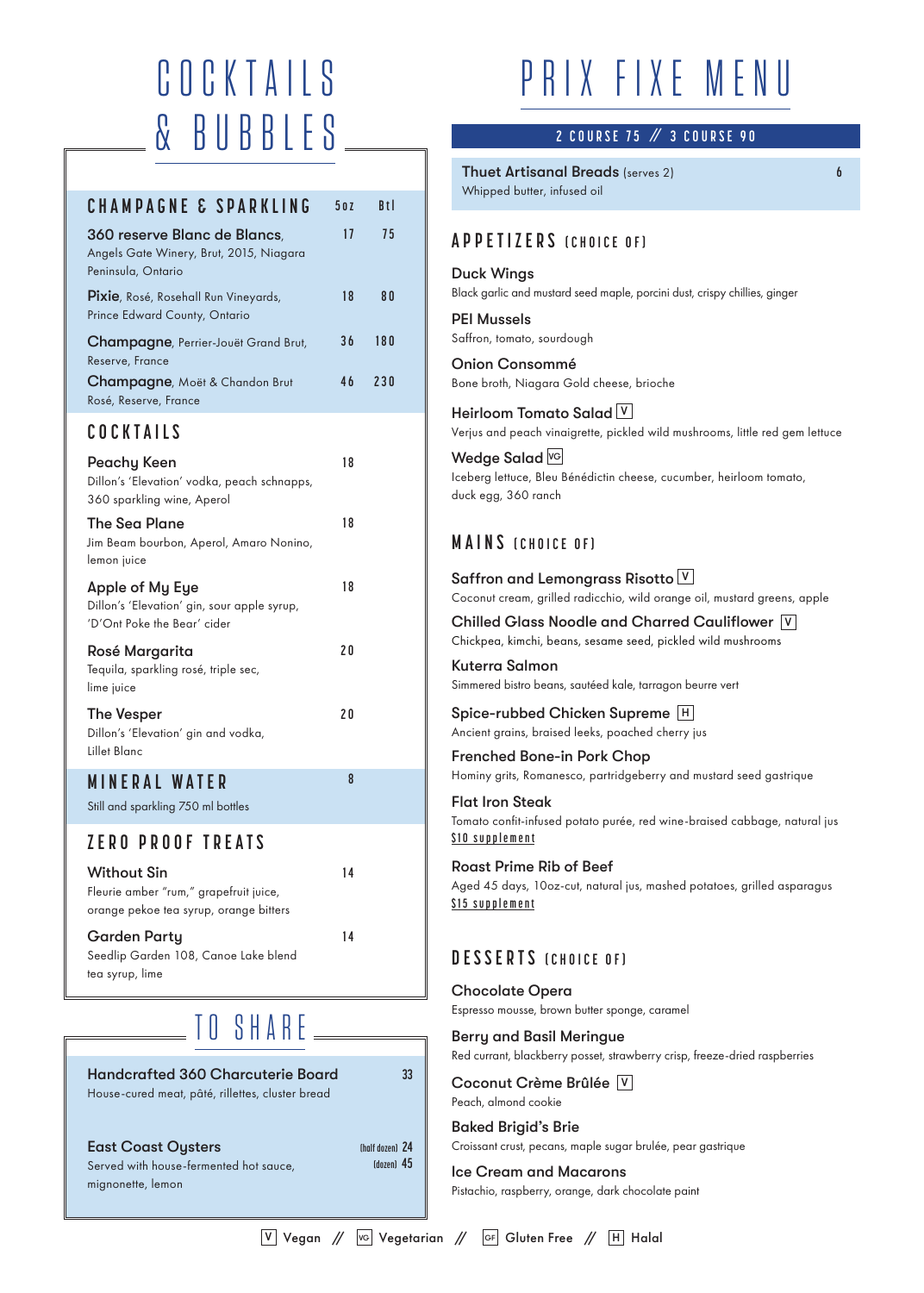# SEAFOOD BAR À LA CARTE

#### **CAVIAR**  Served with blinis, crème fraîche & chives **EAST COAST** Acadian Wild Sturgeon Caviar (30g) **140 WEST COAST** Northern Divine Organic White Sturgeon Caviar (30g) **360 SEAFOOD BAR**

| <b>House-smoked Salmon</b><br>Cilantro, purple cabbage kimchi, taro crisps,<br>sesame-kewpie mayo | 71  |
|---------------------------------------------------------------------------------------------------|-----|
| <b>Marinated Side-stripe Shrimp</b><br>Sundried tomato chutney, serrano, lime                     | 36  |
| <b>Albacore Tuna</b><br>Lightly smoked, salsa criolla                                             | 32  |
| <b>Chilled Half Lobster</b><br>Uni and pink peppercorn rémoulade, lemon                           | 4 Q |

### **360 SEAFOOD TOWERS**

#### **1-TIER TOWER** 95

| <b>6 East Coast Oysters</b>                   |
|-----------------------------------------------|
| House-fermented hot sauce, mignonette, lemon  |
| <b>House-smoked Salmon</b>                    |
| Cilantro, purple cabbage kimchi, taro crisps, |
| sesame-kewpie mayo                            |
| <b>Chilled Half Lobster</b>                   |
| Uni and pink peppercorn rémoulade, lemon      |
|                                               |

### **2-TIER TOWER 220**

12 East Coast Oysters House-fermented hot sauce, mignonette, lemon House-smoked Salmon Cilantro, purple cabbage kimchi, taro crisps, sesame-kewpie mayo Chilled Lobster Uni and pink peppercorn rémoulade, lemon Marinated Side-stripe Shrimp Sundried tomato chutney, serrano, lime Albacore Tuna Lightly smoked, salsa criolla

#### **3-TIER TOWER 360**

18 East Coast Oysters House-fermented hot sauce, mignonette, lemon House-smoked Salmon Cilantro, purple cabbage kimchi, taro crisps, sesame-kewpie mayo Chilled Lobster Uni and pink peppercorn rémoulade, lemon Marinated Side-stripe Shrimp Sundried tomato chutney, serrano, lime Albacore Tuna Lightly smoked, salsa criolla Fogo Island Crab Legs Scallop Ceviche

# À LA CARTE

# **APPETIZERS**

| Scallops                                         | 36 |
|--------------------------------------------------|----|
| Savoury French toast, boar bacon jam, chive      |    |
| Beef Tartare                                     | 32 |
| Tamari gelée, truffle crisp, sous vide duck yolk |    |

## **MAINS**

**140** 

| 80z British Columbia Sablefish                |    |                                                           |    |                                                     |     |  |  |  |
|-----------------------------------------------|----|-----------------------------------------------------------|----|-----------------------------------------------------|-----|--|--|--|
| Squid ink, roe beurre noir                    |    |                                                           |    |                                                     |     |  |  |  |
| East Coast Poached 1½ Ib Lobster              |    |                                                           |    |                                                     |     |  |  |  |
| Tarragon beurre vert                          |    |                                                           |    |                                                     |     |  |  |  |
| <b>King Cole Duck Breast</b>                  |    |                                                           |    |                                                     |     |  |  |  |
| Foie gras, jus, partridgeberry gastrique      |    |                                                           |    |                                                     |     |  |  |  |
| Ontario 1/2 Rack of Lamb                      |    |                                                           |    |                                                     |     |  |  |  |
| Anjou pear, rosemary pistou                   |    |                                                           |    |                                                     |     |  |  |  |
| Canadian AAA Steaks  H                        |    |                                                           |    |                                                     |     |  |  |  |
| 45-Day Aged, served with natural jus          |    |                                                           |    |                                                     |     |  |  |  |
|                                               |    |                                                           |    | 14 oz Ribeye 100 10 oz Striploin 85 8 oz Tenderloin | 95  |  |  |  |
| <b>AAA Prime Rib of Beef</b>                  |    |                                                           |    |                                                     |     |  |  |  |
|                                               |    | 45-Day Aged, served with natural jus, creamed horseradish |    |                                                     |     |  |  |  |
| 12 oz                                         | 85 | 14 oz                                                     | 95 | 16 oz                                               | 105 |  |  |  |
| THE CLASSIC: STEAK AND LOBSTER                |    |                                                           |    |                                                     |     |  |  |  |
| 6 oz AAA PEI Beef Tenderloin and Half Lobster |    |                                                           |    |                                                     |     |  |  |  |

6 oz AAA PEI Beef Tenderloin and Half Lobster Creamed spinach, potato purée, tarragon beurre vert, peppercorn jus

# **SIDE DISHES**

#### **(We recommend two side orders with your main course)**

| Sautéed Shrimp                                           | 28 |
|----------------------------------------------------------|----|
| Garlic butter, grilled lemon                             |    |
| <b>Blistered Vine Tomatoes</b>                           | 15 |
| Olive oil, organic feta, oregano                         |    |
| <b>Sautéed Asparagus</b>                                 | 21 |
| Duck prosciutto, tarragon butter                         |    |
| <b>Sautéed Rapini</b>                                    | 18 |
| Anchovy, garlic, chilli                                  |    |
| <b>Foraged Mushrooms</b>                                 | 18 |
| White wine, butter, thyme                                |    |
| Potato Purée                                             | 16 |
| Chives                                                   |    |
| <b>Twice-baked Potato</b>                                | 16 |
| Bacon, aged chedder, chive, sour cream                   |    |
| <b>Sweet Potato Fries</b>                                | 16 |
| Sesame salt, yuzu pickle aïoli                           |    |
| <b>Frites</b>                                            | 19 |
| Black truffle and pecorino salt, sundried tomato chutney |    |
| Ancient Grains V                                         | 16 |
| Millet, white and wild rice                              |    |